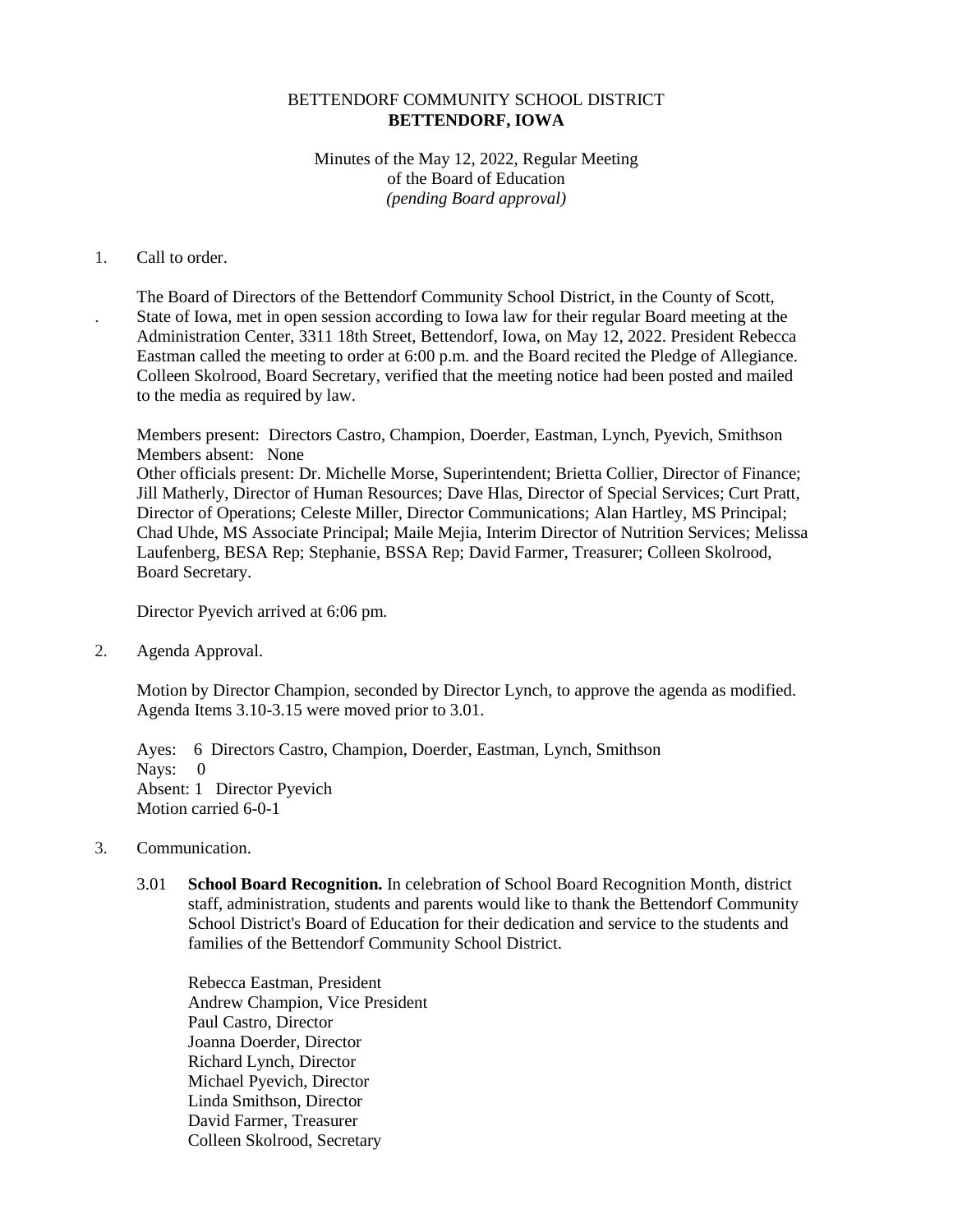3.02 **President's Statement**. Any member of the audience may address the board with comments about items of interest or concern. Please state your name and address and please limit your comments to three minutes. Iowa law prohibits discussing specific employees or their job performance. Please refer to policy 213.E1 - Public Input At Board Meetings.

Michelle Bruty addressed the board about Bettendorf Middle School. Mary Wernsman addressed the board about conditions of BMS and school climate. Beth Douglas addressed the board regarding concerns at BMS. Analicia Gomes addressed the board regarding solutions to behavior at BMS within the parameters of the board authority. Beth Laughbaum addressed the board regarding concerns at BMS. Rod Moeller addressed the board about the district and BMS issues. Kevin Roling addressed the board regarding student behavior. Angie Bridges addressed the board about the climate at BMS. Jennifer Miller addressed the board regarding the violence and disrespect going on at BMS and the lack of support for the teachers. Beth Yowell addressed the board regarding safety of middle school. Cyndi Diercks addressed the board about the middle school.

3.03 **Board Communication.** Director Pyevich said between the comments tonight and what the board discussed on Monday, he hopes we work on a solution over the next few months for the next school year.

Director Lynch attended the Bettendorf Middle School band concert and was really impressed. He received an invitation to attend the Bettendorf Middle School Orchestra concert. Sadly, he was unable to attend that concert, but he is sure the music was just as good.

Director Champion reflected on agenda items 3.10-3.15 in connection with the Senior Awards Ceremony last night. He said the number of students graduating that has been recognized by local civic clubs and received scholarships is amazing.

Director Smithson spoke regarding the conversation the board had on Monday night where administration, including Dr. Gillotti, brought forward the many things that they are planning to do to address the concerns at the middle school. She appreciated that and believes it is in our best interest to pay attention to the things that were said tonight and try to incorporate some of those actions into the plans as well. She said plans are already being made for next year.

Director Castro thanked all the teachers who came to speak tonight. He said there is strength in numbers. He noted the Bettendorf Athletic Boosters has a golf outing coming up on June 10. He thanked the corporate sponsors that are sponsoring the golf outing. He gave a shout out to Craig Wagner and Kevin Freking for all that they do for our district.

3.04 **Superintendent's Report.** Dr. Morse thanked all the parents, staff and community members who came and spoke this evening. She appreciated the candor with which everyone spoke and the sincerity.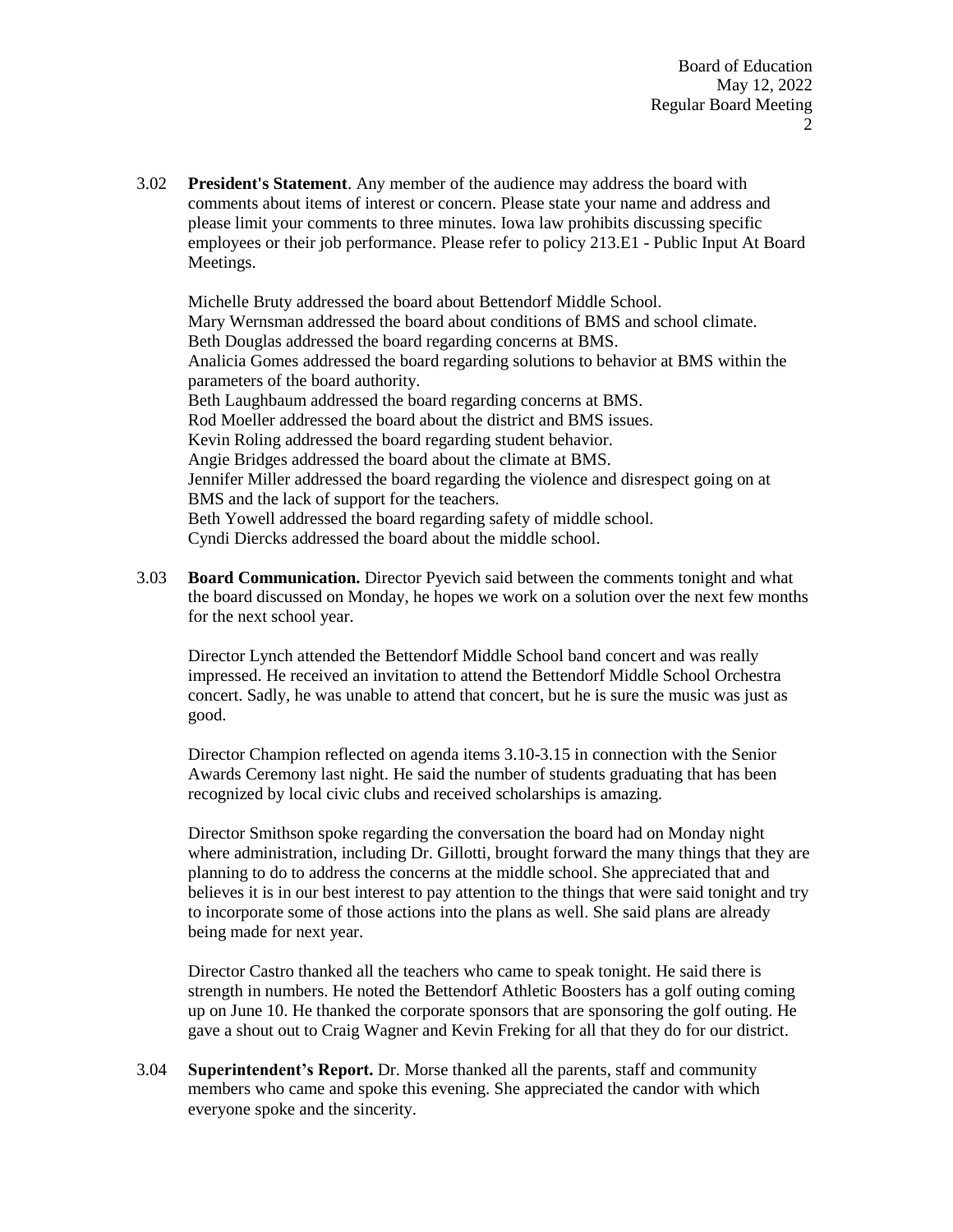Dr. Morse said the district is very blessed to have a nurse in every building. It was National School Nurse Day yesterday. She thanked them for all they do for our students, staff and families. She said they are amazing.

It is a busy time of the year. She has had the privilege of being at choral concerts, Senior Awards Ceremony, Community Service Award event and our National Honor Society Induction. It is always a special time to recognize our seniors for all they have accomplished in their years here in Bettendorf. It is a great way to celebrate our students who go above and beyond not only at school, but serve in our community and earn that service award. We had eighty-four students inducted into the National Honor Society last night.

Dr. Morse thanked our high school administration team, teachers, our security team, parents and students for all the time and energy they devoted to making prom a special event. She has heard nothing but overwhelmingly positive feedback. The Putnam was a huge success. She thanked our two high school student council advisors as well as all of the students on student council for all of the time they have spent fundraising to make sure prom was accessible for all seniors who wanted to go.

Dr. Morse gave an update on 2022-2023 enrollment. Enrollment is holding where we currently are and slightly up.

Dr. Morse gave an update on where we are in the strategic planning process. Three district priorities that stakeholders identified are: providing a multi-tiered system of support, setting high expectations for students and delivering a high-quality curriculum. With a greater understanding of areas of strength and opportunities for growth, district leaders can work with the stakeholders to set strategic goals; select measurable indicators to track progress toward fulfillment; and revisit the district's mission, vision, and values.

- 3.05 **Director of Finance Report.** Brie reported we will have a budget amendment for our FY22 budget. A public hearing and board action will be at our next meeting on May 26. She is also recommending that we increase all of the line items for those four areas that we certify. With the influx of ESSR dollars, increase in staffing, some additional food costs and equipment repair, we need to increase those line items. We cannot legally overspend our budget.
- 3.06 **BEA Report.** Since the last board meeting, they have had their April BEA member meeting and Round Table meeting. They are getting ready to wish the seniors a happy graduation and it is always nice to see them go back to their elementary schools as part of their celebration. Congratulations to Julie Fiedler on winning the BEA \$1,000 scholarship.

Another reminder that the Iowa Legislature is still in session and the bill for vouchers is still alive. Please continue to contact our local representatives to let them know that public dollars need to stay with public schools.

3.07 **BESA Report.** Melissa said it is hard to believe we have fourteen days left of the school year. She thanked Jill Matherly and Brie Collier for all the time they worked with BESA on negotiations. She thanked the board for their support. They have begun laying the groundwork for some much needed discussions on several topics that will benefit the district and classified employees in all of our buildings. They completed the application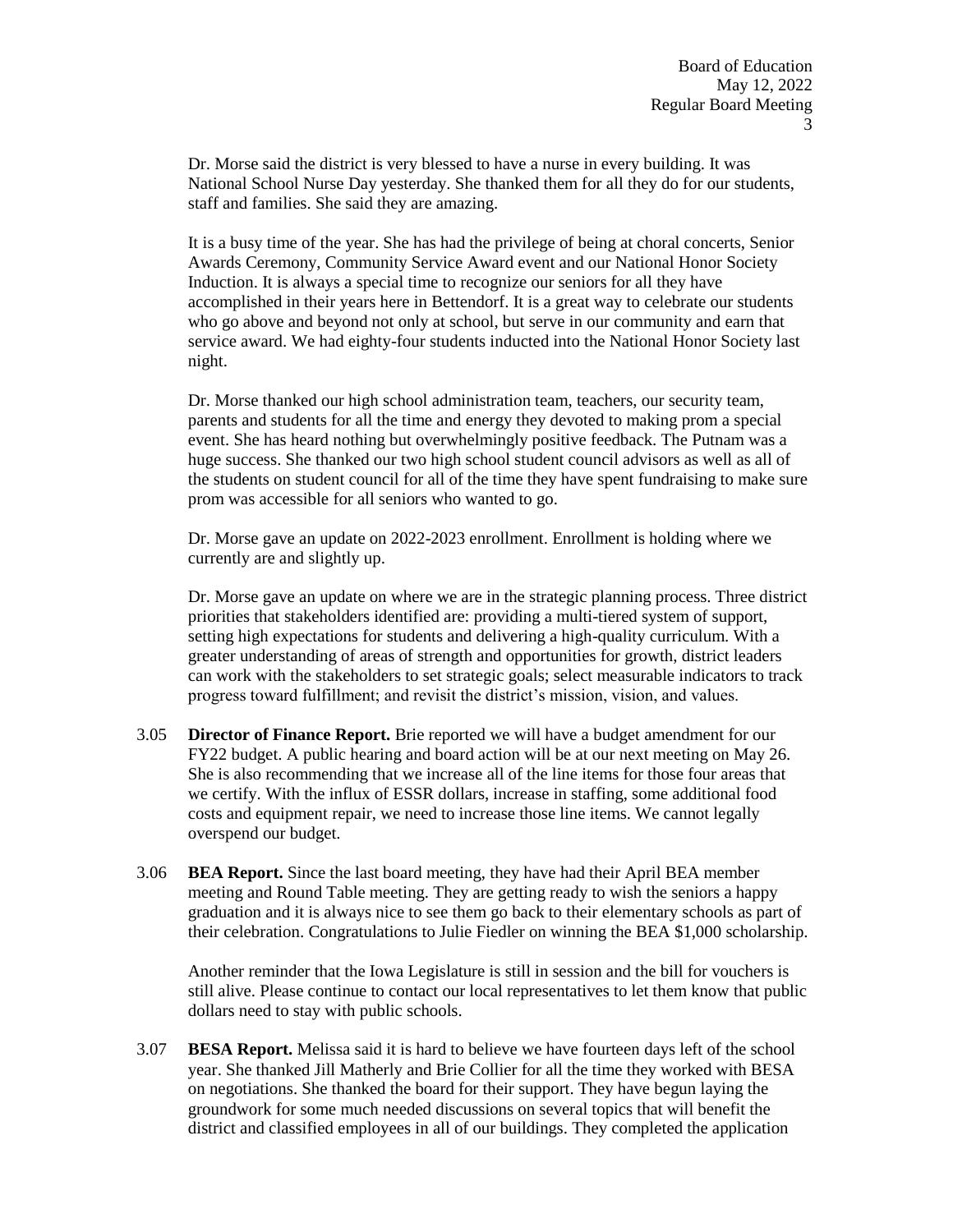for the NEA Education Support Professionals Peer Mentor course that will take place this summer. They will know by May 31st if they have been accepted into the program.

- 3.08 **BSSA Report.** Stephanie thanked the administration team and board for the professionalism and willingness to work with our group and come to a mutual contract agreement for the 2022-2023 school year.
- 3.09 **Student Board Representative Report.** There was no one in attendance.
- 3.10 **BHS Girls Track.** Congratulations to the Girls Track team for winning the MAC championship on May 5th in Muscatine. This was the first time the girls had won the championship in approximately ten years. The coaching staff also received the title of MAC Coaches of The Year. This includes Erin Flynn, Chuck Kalar, Chris Adams, Tim Erpelding, Leah Kurth and Adam Hinders**.**
- 3.11 **Mark Twain Art Teacher.** Megan Purcell Selected for Art Education Leadership Award. Congratulations to Megan Purcell, Mark Twain Elementary Art Teacher, for being selected to receive Artsonia's annual Art Education Leadership Award. The award honors pioneers in the art education community who continually inspire their peers through their online school gallery on Artsonia.
- 3.12 **State National History Day Contest.** On April 25th, 33 BCSD students competed in the State National History Competition in Des Moines. State Finalists:
	- Anna Fielder Individual Performance
	- Linnea Arnell-Liu Historical Paper
	- Special State Awards
		- Kaelee Wolf & Alivia Isaacson Group Documentary
		- Ishika Motwani Historical Paper
	- National Qualifiers:
		- Benjamin Gillette Individual Documentary
		- Ella Ripslinger Individual Performance
		- Lilah Rasche & Lucy Wolf Group Documentary
		- Makenna Miller, Kelsi Smith & Charlotte Nigey Group Website
		- JJ McDermott & Will Barquist Group Exhibit

Teachers: Kelly Turner, Deb Temperly, Kaitlin Burke, Kym Daurer, Deb Crocker, Mary Heeringa, Sue Owen (volunteer), Connie Jeschke (volunteer)

Speakers at the Board Meeting will be: Candace Isaacson (parent), Alivia Isaacson (BHS Student), and Ishika Motwani (BMS Student)

## 3.13 **BMS Battle of the Books.**

- 1. Iowa Children's Choice Award (ICCA) Battle of the Books (BOB).
	- a. 6th Graders *Treya Patel, Luna Krauss, and Kylie Lemek*
		- i. Bettendorf Middle School ICCA BOB Champions
		- ii. Bettendorf Community School District ICCA BOB Champions
		- iii. Runner-up Eastern Iowa Regional ICCA BOB
	- b. Teacher: Deb Temperly
- 2. Iowa Teen Award (ITA) Battle of the Books (BOB)
	- a. 8th Graders *Kaija Anderson, Stella Lundh, and Gabriella Wade*
		- i. Bettendorf Middle School/Community School District ITA BOB Champions
		- ii. Eastern Iowa Regional ITA BOB Champions
	- b. Teacher: Deb Temperly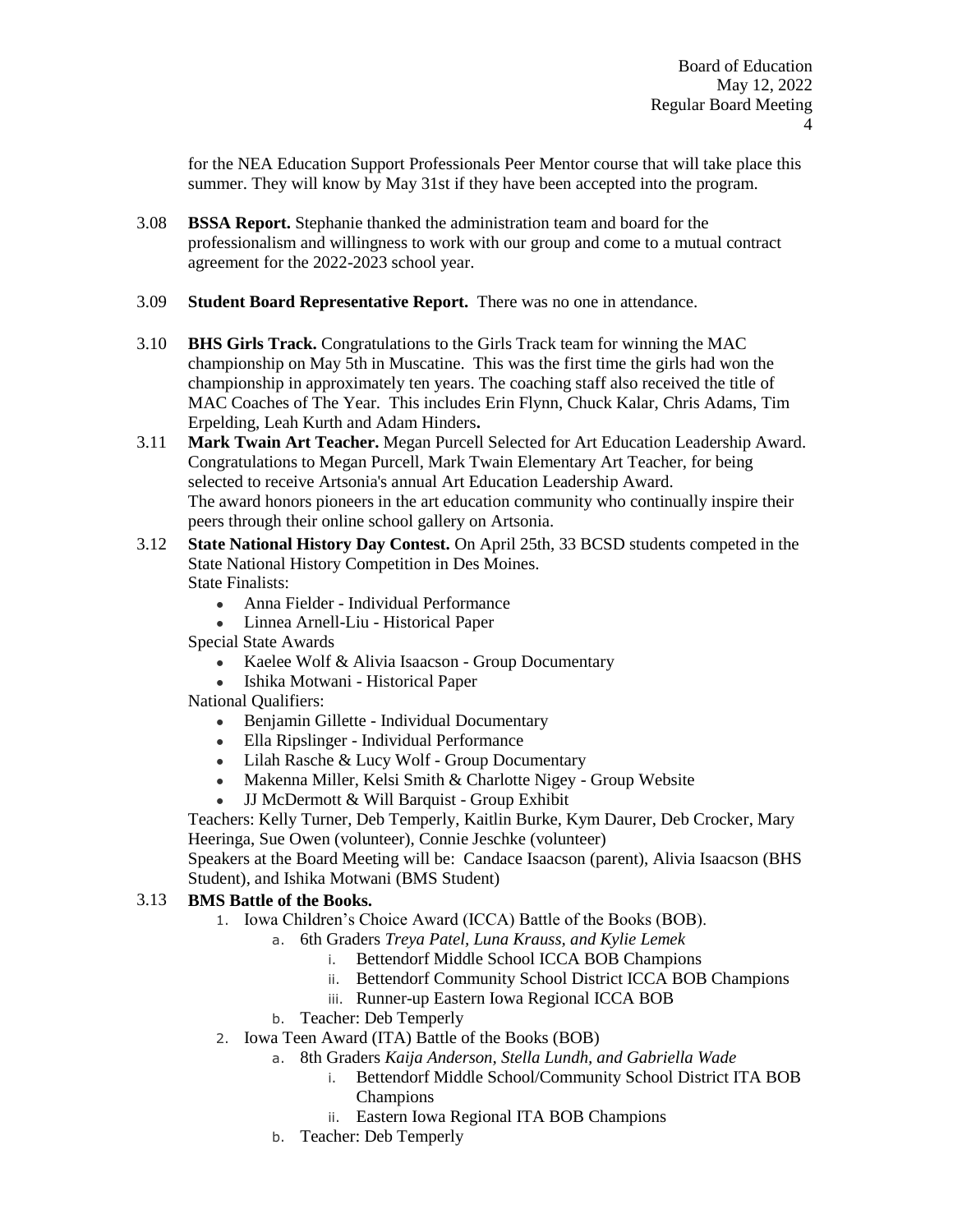- 3.14 **BHS National French Contest.** Four Bettendorf High School students earned honors for high achievement on the National French Contest / Le Grand Concours. In the state of Iowa,
	- Level 2 Corbin O'Grady sophomore, placed 8th.
	- Level 5 Samuel Barnes junior, placed 8th and Cole Snyder senior, placed 6th.
	- Level  $5C^*$  Parker King senior, placed 6th.

\*Level C indicates that the student is a native speaker of the French language and was therefore in a tougher grading category. Numerous other students placed in the top 20 for Iowa at various levels. Congratulations to all participants!

- 3.15 **BHS Students Compete in Drake Relays.** At the Drake Relays this past weekend, 12 Bettendorf High School athletes competed. They had season-best times in the  $4x100$  relay (Brooke Magistrelli, Avery Horner, Carson Bohonek, Tessa Teagarden) and 4x400 relay (Amanda Scott, Tessa Teagarden, Hannah Beintema, Maya Williams) and Avery Horner made the final of the 100 and placed 7th among the best sprinters in our state! Calvin Curcija was 4th place in the 400m that's the best for boys.
- 4. Consent Agenda.

Motion by Director Champion, seconded by Director Smithson, to approve the consent agenda as modified. The dates under 4.10 have been changed from 2021/2022 school year to 2022/2023 school year.

Ayes: 7 Directors Champion, Doerder, Eastman, Lynch, Pyevich, Smithson, Castro Navs: 0 Motion carried 7-0

- 4.01 Approval of April 14 , 2022 Regular Board & May 3, 2022 Disciplinary Hearing Meeting Minutes
- 4.02 Approval of May 12, 2022 Bills Recommended for Payment
- 4.03 Approval of Administrative Recommendations - Personnel Administrative Resignation **Lorelei Andedo**/BMS/Associate Principal/Effective 6/30/22

Administrative Transfer **Kristy Cleppe**/BHS/From Associate Principal to Principal/Salary TBD/ Replacing Robert Boley/Effective 7/1/2022 Administrative Approval to Hire **Jillian Bresnan**/GW/Principal/1.0 FTE/\$101,200 annual salary(2021-22 salary)/261 day contract/Replacing John Cain/Effective 7/1/22 **Allison Holland**/BMS/Dean of Students/1.0 FTE/\$76,323 annual salary(2021-22 salary)/205 day contract/Replacing Andrea Cooper /Effective 7/1/22 **Chad Uhde**/MT/Principal/1.0 FTE/Salary TBD/261 day contract/Replacing Caroline Olson/Effective 7/1/22 Administrative FYI **Scott Berg**/District-NA-BMS/Summer School Administrative Intern/5 days a week -\$3,000 plus additional \$200 stipend for perfect attendance/New temporary position/Effective 5/13/22

**Cheyanne McCann**/District-MT-BHS/Summer School Administrative Intern/3 days a week -\$1,800 plus additional \$200 stipend for perfect attendance/New temporary position/Effective 5/13/22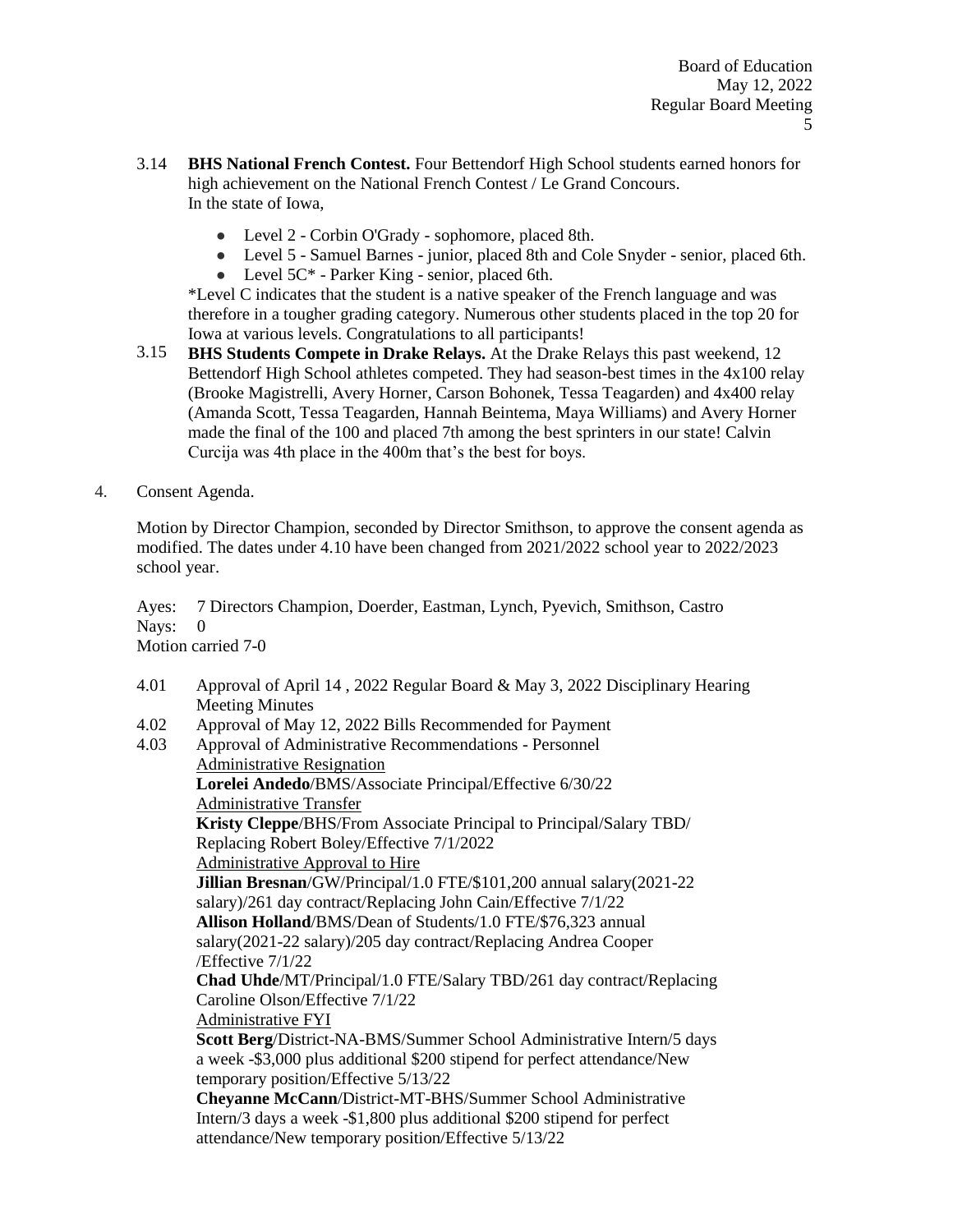Board of Education May 12, 2022 Regular Board Meeting 6

Certified Resignation **Amanda Bohnert**/BHS/Science/Effective 6/30/22 **Michelle Bump**/HH/3rd Grade/Effective 6/30/22 **Sara Calderon/**District/Elementary Orchestra/Effective 6/30/22 **Stephanie Harvey**/BMS/Counselor/Effective 6/30/22 **Renee Horner**/HH/3rd Grade/Effective 6/30/22 **Sarah Kelly**/MT/5th Grade/Effective 6/30/22 **Ashley Korves**/BMS/Math/Effective 6/30/22 **Ashley LaGrow**/GW/3rd Grade/Effective 6/30/22 **Annmarie Melchert**/HH/Special Education/Effective 6/30/22 **Christopher Persell**/BHS/Spanish/Effective 6/30/22 **Holly Scott**/BMS/Nurse/Effective 6/30/22 **Michelle Silvera**/BMS/Special Education/Effective 6/30/22 **Janell Ziegenhorn**/PN/2nd Grade/Effective 6/30/22 Certified Retirement **Brent Hutton**/BHS/Math/Effective 6/30/22 Certified Transfer **Heather Budd**/From MT to District/From 1 st Grade to Elementary Instructional Coach/1.0 FTE/Replacing Siobhan Wood/Effective 2022-23 school year **Hannah Dillon**/GW/From 4th Grade to 3rd Grade/1.0 FTE/Voluntary transfer replacing Ashley LaGrow/Effective 2022-23 school year **Holly Dobbins/**From HH to BMS/From 4th Grade to Language Arts/1.0 FTE/Voluntary transfer replacing Kassi Moorehead/Effective 2022-23 school year **Kory Esbaum**/From NA to District/From Kindergarten to Elementary Instructional Coach/1.0 FTE/Voluntary transfer replacing Sarah Price/ Effective 2022-23 school year Approval of the 2022 BHS Graduates Approval of 2022-2023 Vista Iowa Contract Approval of 2023-2024 Driver Education Contract Approval of the 2022-2023 Luther College Student Teaching Agreement Approval of 2022-2023 Augustana College Student Teaching Agreement Approval of Neil Armstrong Nutrition Services Equipment Bid Open Enrollment Requests (Info Only). The following students have been approved for open enrollment. Elementary Into Bettendorf 2022/2023 Pleasant Valley - 5 Davenport - 30 North Scott - 1 Out of Bettendorf 2022/2023 North Scott - 5 Request for Open Enrollment The following students have been approved for open enrollment. Into Bettendorf 1 - Pleasant Valley

- Out of Bettendorf
- 4 Davenport

4.04 4.05 4.06 4.07 4.08 4.09 4.10

4.11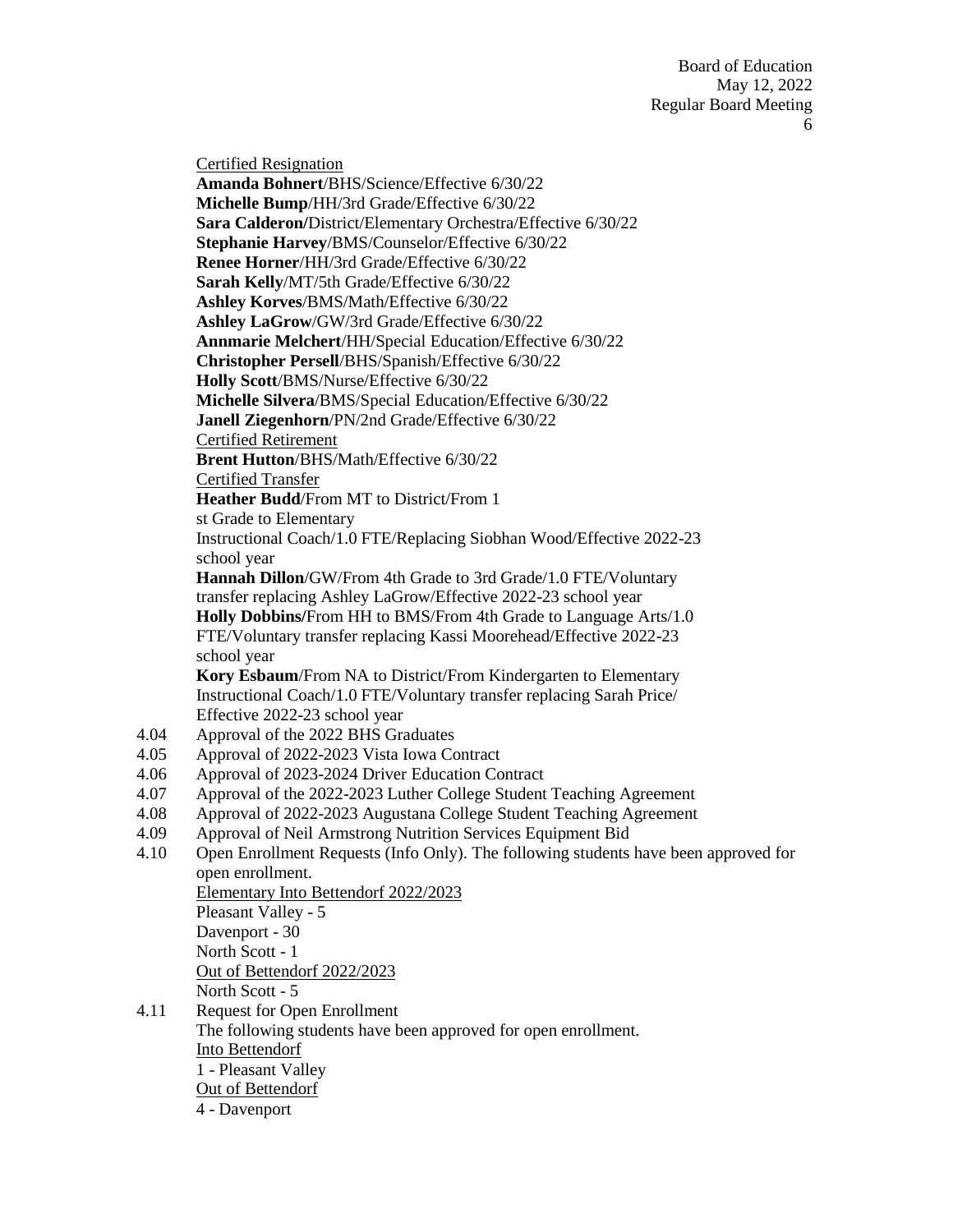- 5. Informational/Actions.
	- 5.01 **Resolution Ordering Election of the Question of Continuing to Levy a Voter Approved Physical Plant and Equipment (PPEL) Property Tax.** Authority comes from Iowa Code, Chapter 298.2. Our Levy is good through the end of 2024. It is roughly \$2.2M each year and those funds entirely support our technology, bus fleet and operations and maintenance. I

Motion by Director by Lynch, seconded by Director Champion, to adopt a resolution Ordering Election of the Question of Continuing to Levy a Voter Approved Physical Plant and Equipment (PPEL) Property Tax as outlined.

Ayes: 7 Directors Doerder, Eastman, Lynch, Pyevich, Smithson, Castro, Champion Nays: 0 Motion carried 7-0

- 6. Future Events and Informational Items.
	- May 26, 2022, Edison Graduation, 5:00 pm
	- May 26, 2022, BOE meeting, 6:30 pm
	- May 29, 2022, BHS Graduation, 1:00 pm
	- $\bullet$  June 9, 2022, BOE meeting, 6:00 pm
	- June 23, 2022, BOE meeting,  $6:00 \text{ pm}$
- 7. Exempt Session Negotiations.

### 7.01 **Motion to Enter into Exempt Session.**

Motion by Director Champion, seconded by Director Lynch, to enter into exempt session, as provided in the Code of Iowa section 20.17(3) and 20.9 for the purpose of discussing strategies for negotiations.

Ayes: 7 Directors Eastman, Lynch, Pyevich, Smithson, Castro, Champion, Doerder Nays: 0 Motion carried 7-0

Directors entered into the exempt session at 8:00 pm. Directors returned to open session at 8:18 pm.

8. Adjournment.

Director Castro motioned to adjourn the meeting at 8:18 pm.